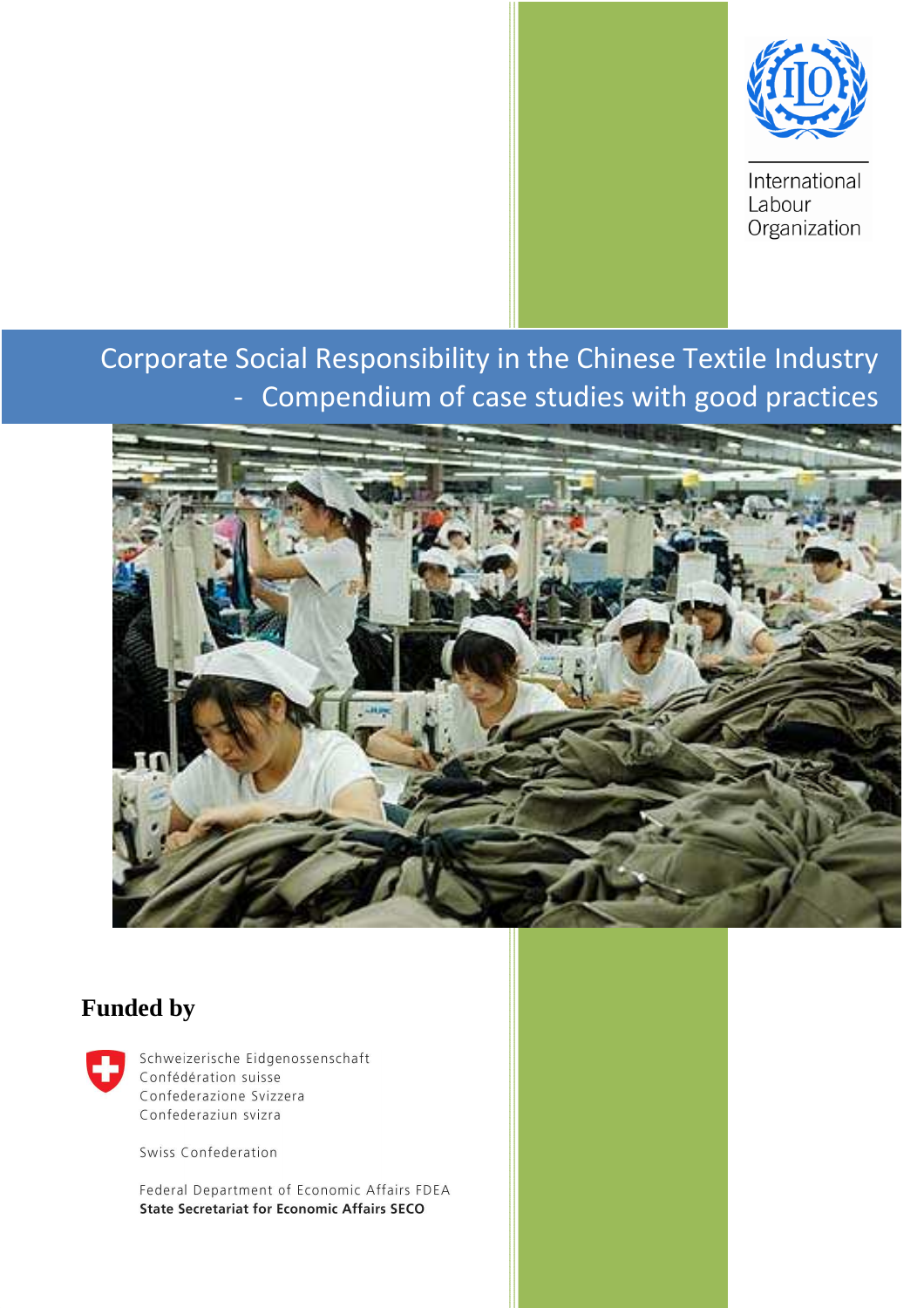#### **Background**

Small and Medium Sized Enterprises (SMEs) make up 99% of all private registered enterprises in China. Furthermore, SMEs are the largest employers for both women and men and therefore are key to achieving sustainable economic development and poverty reduction. Current research shows that innovations in work organization, continuous workplace learning, environmentally responsible production, good labour-management relations, safe working conditions and respect for workers' rights are all important methods to raise productivity in SMEs while also promoting decent work.

There are significant long and short-term drivers pushing for more sustainable enterprises:

- Internal drivers: global competition and best practice is pushing companies to establish good industrial relations, improve work conditions and human resource development as well as the application of the principles enshrined in the International Labour Standards.
- Supply chain drivers: leading companies are addressing environmental, labour and social conditions and monitor these as part of their supply chain management and outsourcing practices and put in place codes of conduct. However, these efforts seldom progress beyond the first tier, and invariably miss SMEs suppliers.
- Financial drivers: major lending institutions and investors are adopting performance standards on environmental and social issues.
- Government drivers: the Government is increasingly asking companies to look at improved health and safety, welfare and other standards in procurement contracts.

#### **Involvement of the Swiss State Secretariat of Economic Affairs**

Switzerland, being an open trade dependent economy with a large number of multinational enterprises, has long supported developing countries' participation in the global business community, in part through innovative trade-related technical cooperation projects that facilitate access to services in the field of standards, norms and certification. This has included support for programmes building businesses' capacity to meet international standards and national regulations – in both the labour and environmental areas.

The Swiss support for the ILO in the area of workplace improvements started in 2002 following the World Summit on Sustainable Development, in Johannesburg, South Africa. The Summit brought together three UN programmes or agencies, including the International Labour Organization (ILO), The United Nations Industrial Development Organization (UNIDO) and United Nations Environment Programme (UNEP) in a Swisssupported collaboration. This collaboration has continued and deepened in particular between the ILO and UNIDO through the following years of project implementation.

This brochure gives some highlights of the impact the SECO funded project "CSR in the Chinese Textile Industry" had on the participating factories. The project has been scaled up in a global project called SCORE, Sustaining Competitive and Responsible Enterprises. More info can be found at the back of this brochure.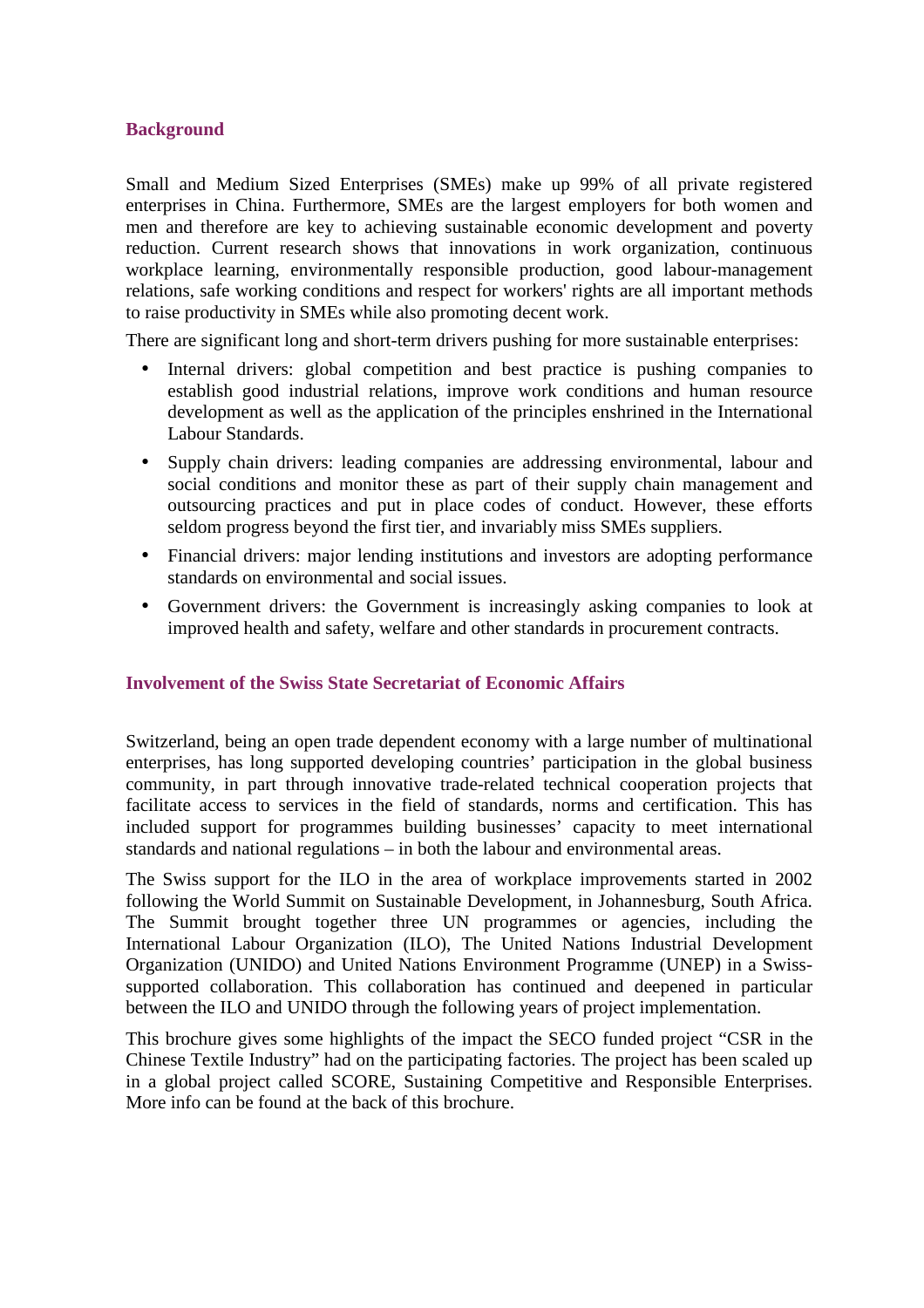## **5S Management in Zhejiang Jinda New Materials**

### **Background**

Zheijang Jinda New Materials Co. Ltd. Is a company with four branches specializing in the development, production, and distribution of various warp-knitted geotechnical synthetic materials, warp-knitted fabrics, waterproof cloths, artificial leather, synthetic leathers and high-end surface coating materials. The company has around 560 employees, and one of its branch Haining Jiema Hi-tech Coating Fabrics Co., Ltd (Hereafter as Jiema) has taken the lead to management improvement initiatives through the implementation of 5S.

### **Initial situation**

During an inspection tour of Jiema's premises, project consultants found that the factory was dirty and disorderly in general. The company's senior management has been aware of these problems for several years and in fact in 2004, a field management evaluation team was set up to address the issue. However, due to lack of a comprehensive management system, all actions were fragmented and superficial missing the essence of 5S.

### **Recommendations made by consultants**

- $\Box$  Formulating the company's management policy and objectives
- $\Box$  Raising employees' awareness of the importance of 5S management
- □ Establishing 5S management system for continuous improvement

## **Actions taken by the factory**

A 5S management committee comprising top management was established, to be responsible for formulating 5S implementation objectives, and provides resources, evaluate implementation results, and guide company-wide implementation of 5S activities. Another task team comprising workshop directors was also established, responsible for formulating specific action plans and projects in accordance to management objectives and continuous improvement. Each department manager was primarily held accountable for promoting 5S practice, whereas an employee was appointed as field manager or contact person. In addition, three-level 5S management structure was designed to include management committee, relevant functional departments and all production lines.

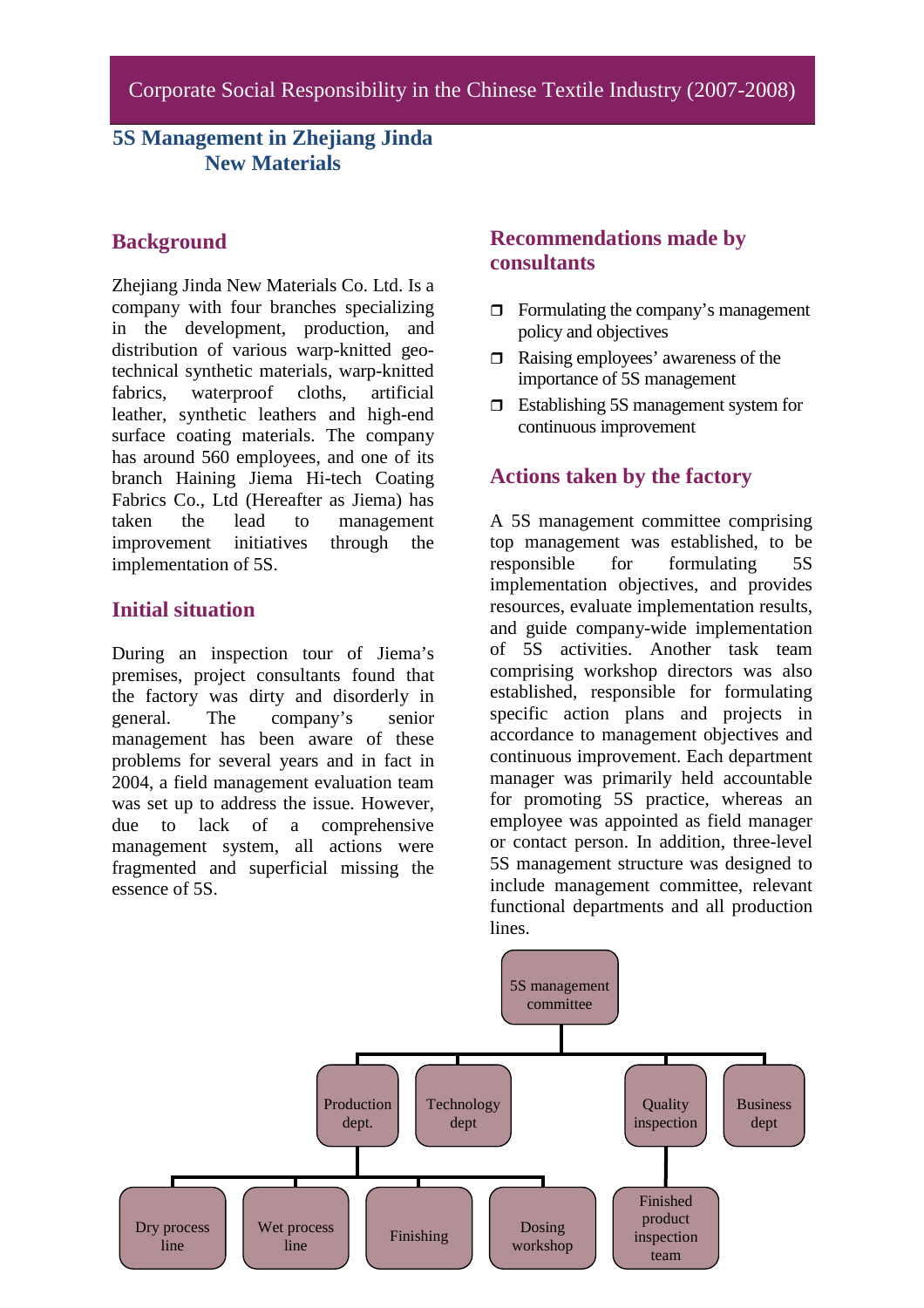## Corporate Social Responsibility in the Chinese Textile Industry (2007-2008)

A new 5S management guide was prepared by modifying the original management guide to incorporate the above mentioned 5S management structure. 5S was also integrated into the existing ISO9001/ISO14001 quality and environmental systems.



5S policy and objectives were formulated, which has been instrumental in motivating employees to adhere to 5S practices of sorting and systematizing constantly and form a working habit of sweeping, standardizing and self-discipline. In addition, objectives were broken down into several items and corresponding measurement indicators were formulated to measure progress.

Staff training was planned, and responsibility was given to the task team to deliver the specific training and guidance on implementation to all employees, to enhance 5S awareness and knowledge throughout the company.

Detailed action plans for 5S system implementation timetable were developed, and divided into five parts or phases namely, sorting, systematizing, sweeping, standardizing and self-discipline. To-Do list covering all elements of 5S was distributed to each employee for recording daily work performance with checklists (diagnostic list) for production and office areas, including detailed rules and

requirements for standardized operations, etc.

Plan for internal reviews were developed and incorporated into regular management review meetings. Self-examination mechanism was also designed to identify problems encountered in a timely manner and inquire into the possibility of continuous improvement.

#### **Results and impact**

Jiema has essentially established a 5S management system and incorporated the system into ISO9001 and ISO14001 management systems and several positive effects have taken initial shape, including the elimination of unnecessary materials and tools, and reduction in the time it took to look for tools and materials, improvement in working efficiency, an increase in workplace safety, clearer aisles, consistency in product quality, substantially improved workshop and warehouse environment. All this has also contributed in the development of a strong sense of accomplishment among employees, hence promoting an enabling environment for effective 5S implementation.

According to the company's office manager Ms. Wang Juanchun

"After implementing 5S actions, the field management performance has been improved substantially compared to what it was half a year ago. The workshops are clean and orderly; materials are being well maintained and more importantly, the morale of employees has been greatly raised".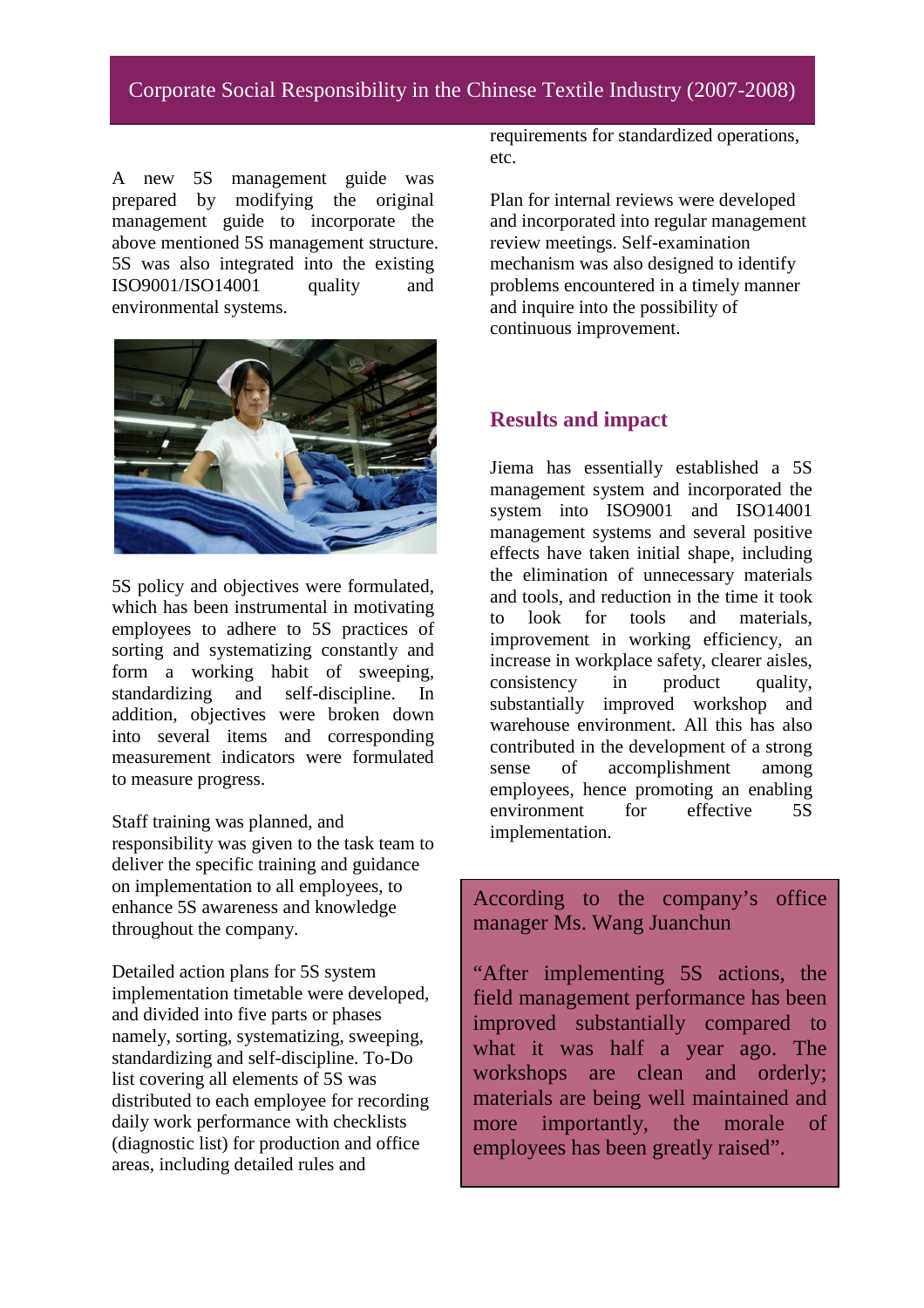#### **Human Resource Management in Chaoda Warp Knitting Co. Ltd**

#### **Background**

Chaoda Warp Knitting Co. Ltd., a company with 230 employees, and had no specialized human resource department but instead has a full-time person assigned for personnel matters.

#### **Initial situation**

During the initial assessment, it was apparent that the person responsible for personnel matters was occupied with trivial recruitment routines, induction and separation formalities. The management's perception of HR planning activities was over simplified. Therefore, there was no specific HR plans, and the HR regulations in use were full of disciplinary measures including pecuniary penalty. There was no systematic internal training plan and the personnel turnover rate in 2007 was 18%, higher than the industry average.

#### **Recommendations made by consultants**

- $\Box$  Setting up key performance indicators at all levels
- $\Box$  Formulating HR development plan
- $\Box$  Establishing HR management system

#### **Actions taken by the factory**

The company-level HR management objectives were formulated, defined, and broken down into several sub-level objectives, such as post-festival rate of returned employees (>95%), annual employee turnover (<5%), coverage of social insurance  $(=100\%)$ , rate of pay rise  $(SCPI)$ , increase in training time  $(S10\%)$ , employee satisfaction rate (>90%), etc.

In addition, each objective was required to be measurable by using specific calculation method or formula. The target value for each objective was predefined based on industry experience.

As a mechanism to further improvement of HR practices, employee satisfaction questionnaire and separation interview were undertaken. The questionnaire survey was planned twice per year and was conducted on a regular basis. The first satisfaction survey was conducted anonymously in May 2008 whereas separation interview with any outgoing employee was conducted at the time, and was used to identify the causes of employee dissatisfaction and separation.

After analysis of the survey, major problems were identified, and among them included low level of wage and benefit, poor working environment, long working hours, poor meals, etc.

Based on the abovementioned objectives and survey findings, the company identified the problems with its HR practice and established a task team led by the General Manager. The task teams' responsibilities were to improve the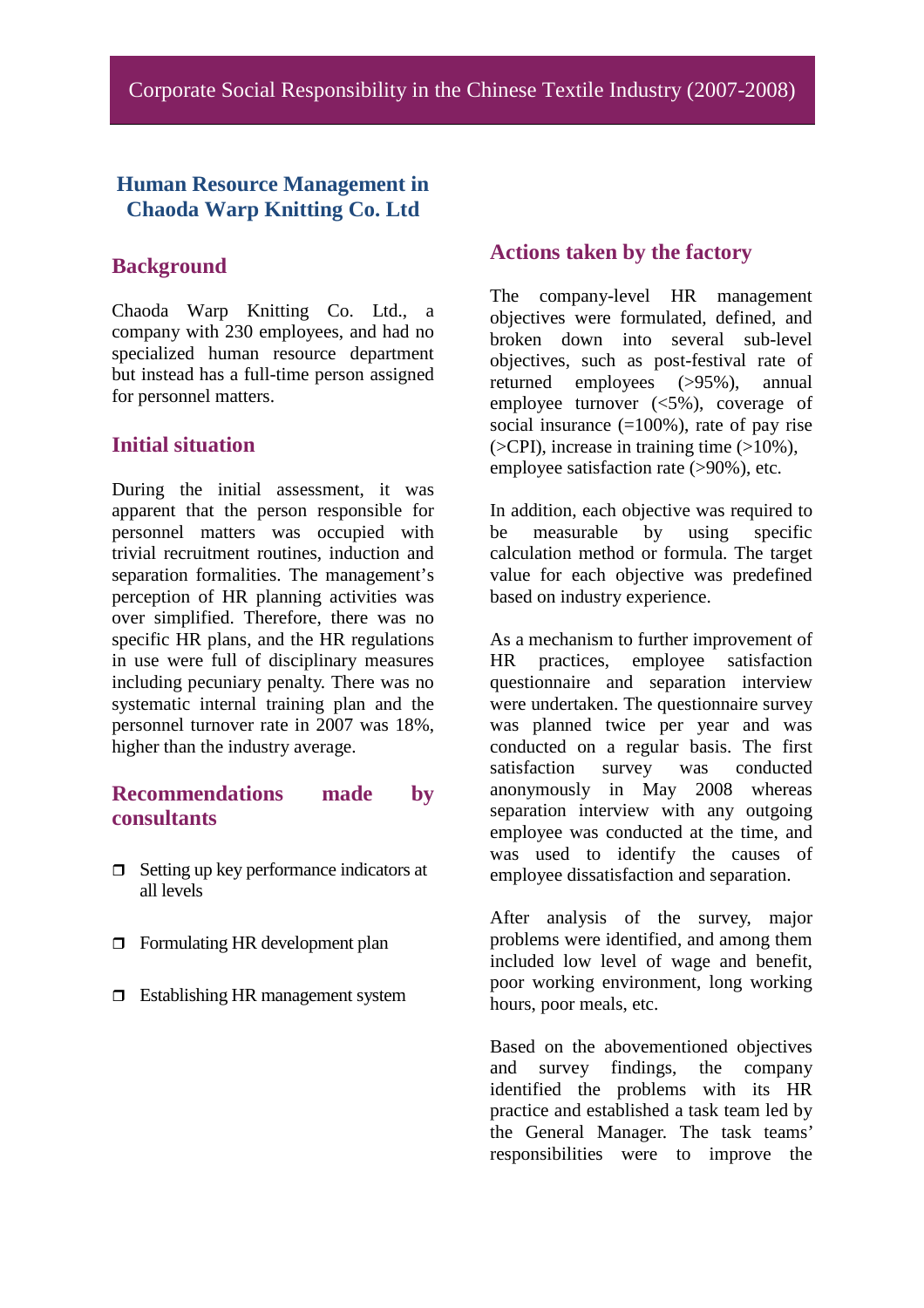company's HR practice with the help of consultants.

To meet these HR improvement objectives, a specialized HR department was set up to directly report to the General Manager. At the same time, operational systems were established; HR management routines were streamlined and standardized.

In addition, performance appraisal system was introduced at weaving and warp knitting workshops. The evaluation and rewarding activities were open and transparent ensuring rules and regulations on evaluation activities were made available to each employee.

The mechanism of dialogue between managers and workers was established in which regular meetings between senior management, middle management and employees were held at regular or irregular intervals. The manager-worker dialogue among other things covered the responsibilities of employees, performance review and analysis of failure to meet expectations.

Adopted in the changes were also, more human-oriented welfare policies such as education allowance for self-study. Other changes established were, a competitionbased selection and recruitment system inside the company (for job promotion to foremen and team leaders). The chance to these promotions was presented to every employee regardless of department, area and gender.

Job-specific training programs were designed and plans are in place so that they are updated every year on a regular basis. The training covers not only technical expertise but also occupational safety.

Management also intensified efforts to build corporate culture through various methods where Chaoda delivered message

of its corporate culture including corporate song, business philosophy and trade union activities to employees through bulletin boards, banners and electronic displays in workshops.

## **Results and impact**

Due to these changes, the general HR management practice has been drastically improved. The new HR policy has effectively improved the working conditions and quality of life for its

employees. This made employees to be more motivated and committed to sustainable improvement of the company's objectives.

When comparison was made between 2006 and 2008 after implementing the project; among the twelve sub-level objectives, seven indicators in 2006 were below the target value and this figure was lowered to one in 2008. Of the three indicators for employee satisfaction in 2006, two have made remarkable improvement in 2008.

A major outcome was that participants recognized that they have benefited a lot from this project and realized that HR management is not the sole responsibility of HR department but the responsibility of all managers.

### As the General Manager said,

"Comprehensive employee welfare is just like a thoughtful messenger who connects the hearts of employees closely with that of the company and enables the company to attract and retain a large pool of talents and transform the employees' sense of belonging into cohesion and morale to keep the company highly viable."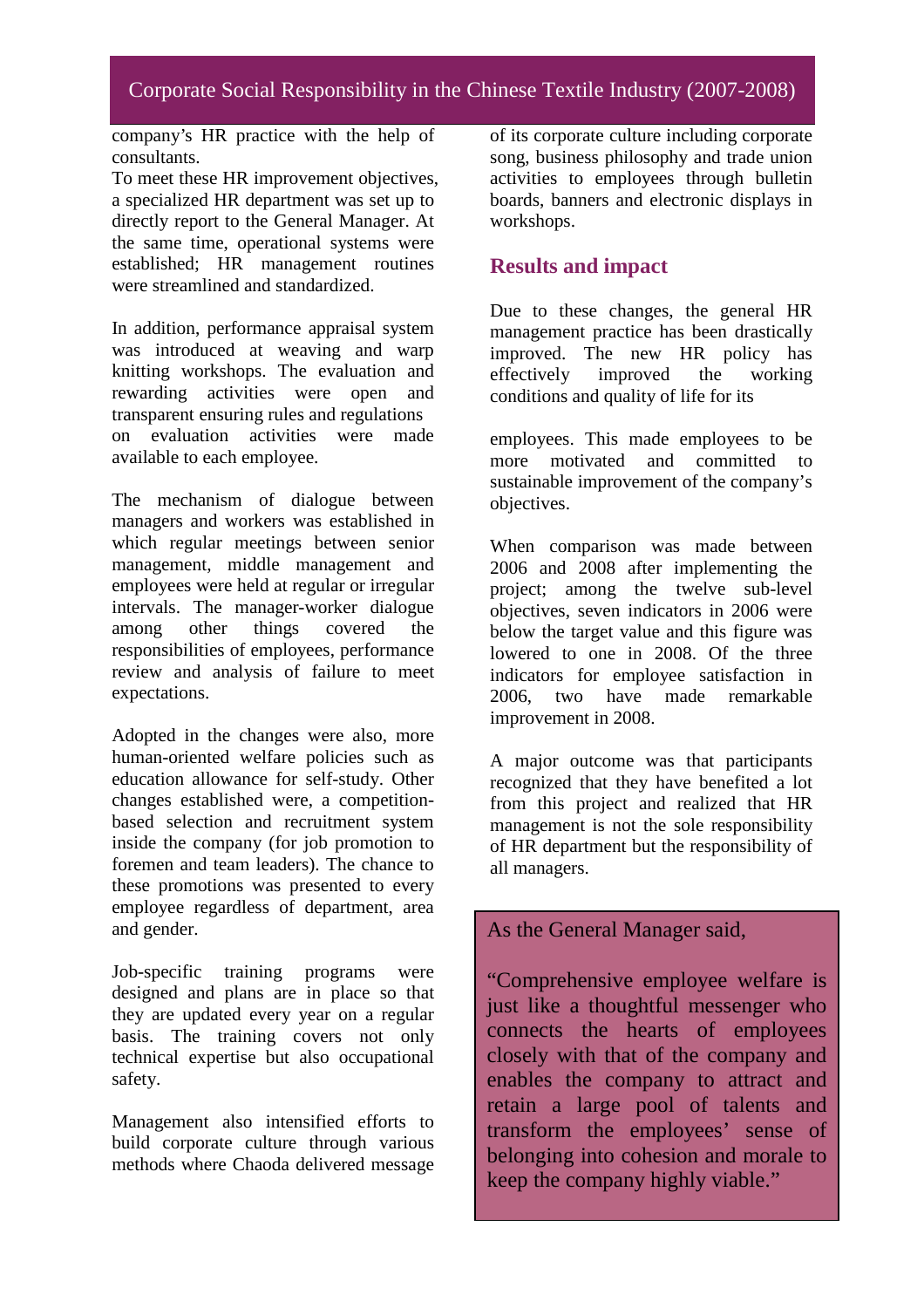## **Workplace Protection in Winpower Headwear**

#### **Background**

Winpower Headwear Manufacturer has 200 employees and produces a wide variety of headwear products. As an export-oriented business, it faces demanding requirements of CSR, in particular for a better workplace environment.

#### **Initial situation**

After the field examination with a focus on working conditions and labor safety measures, consultants found the company had certain basic OHS rules and regulations. However these regulations did not take effect in the factory. It was obvious the workshops had several OHS risks and hazards and there was no systematic solution to deal with this problem.

#### **Recommendations made by consultants**

- $\Box$  Raising employee awareness regarding the importance of OHS and workplace hazards and risks
- $\Box$  Establishing of an improvement team to address the fire safety, electrical safety, machine guarding, and housekeeping issues
- $\Box$  Make use of checklist to do a through examination and locate risks and hazards and solutions
- $\Box$  Developing and implementing of OHS policy to realize continuous improvement

#### **Actions taken by the factory**

An improvement team composed of department managers, supervisors and workers was established with a task to propose improvement plans and supervise the implementation. It was reflected in the team the balance between workers and managers as well as males and females as required by the project.

Using a checklist that covered 166 inspection items in 15 categories, the team conducted an examination of the whole factory and proposed action plans. As the OHS improvement is a systematic and time-consuming process, the implementation was divided into two steps. The first step involved formulating 10 specific improvement plans that are operable and improvable within short term, assigning responsible persons, and completing these plans within three months. The second step concerns with the continuous improvement of various incomplete plans. The first-step actions include:

- $\Box$  A thorough examination of warehouses to check and replace fire equipments and mark the warehouses properly
- $\Box$  A thorough cleaning of the workplace to eliminate fire hazards
- $\Box$  Natural ventilation for discharge of steam
- $\Box$  Better positioned lamps to minimize the incidence of head injury
- $\Box$  Replaced worn electric wires, exposed connectors and damaged insulating layers of electrical wires
- $\Box$  Relocated drinking area originally close to toilet to prevent cross-contamination etc.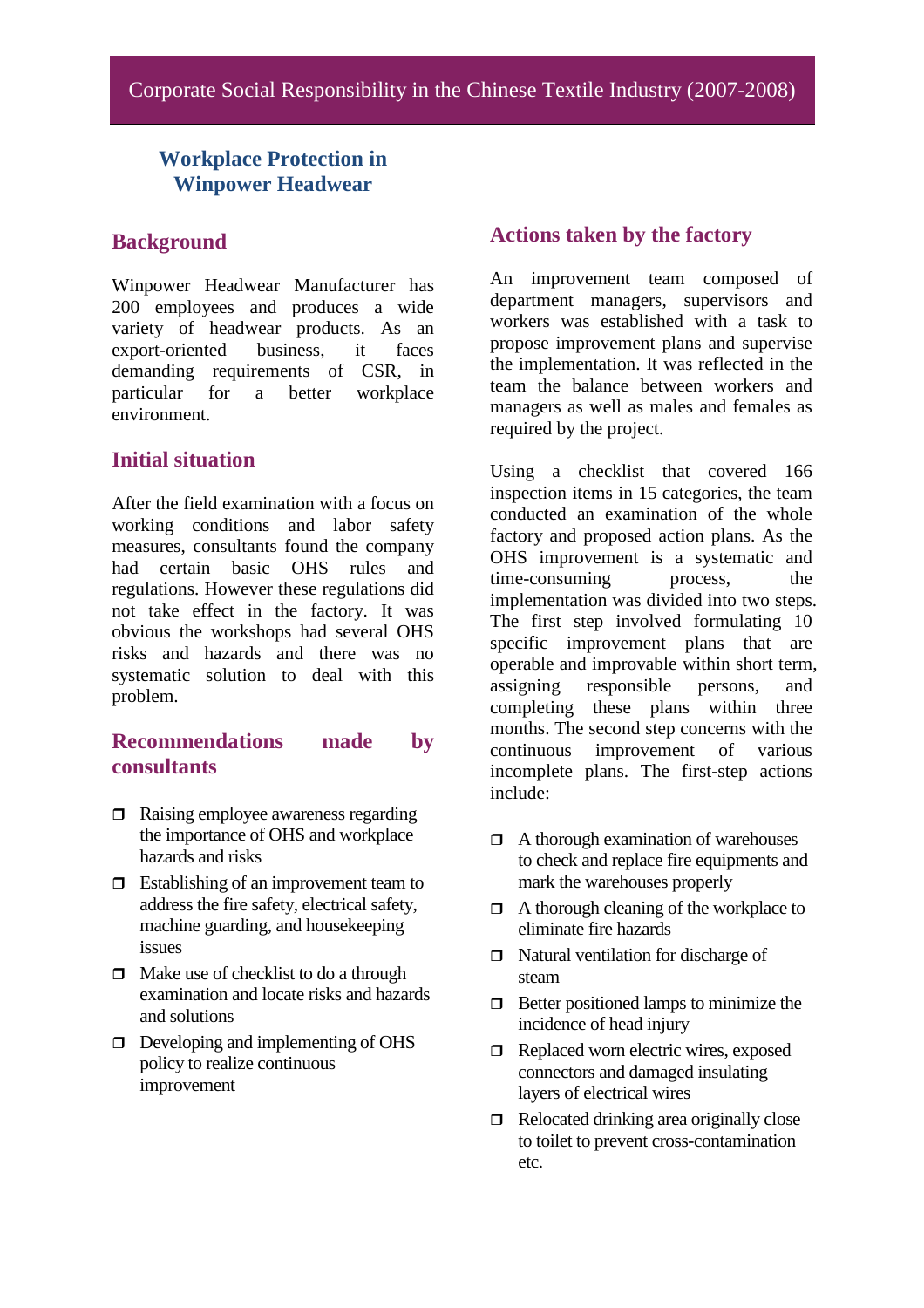## Corporate Social Responsibility in the Chinese Textile Industry (2007-2008)

#### **Results and impact**

A follow-up examination of the workplace revealed that the general situation at the workplace has been improved significantly. Fire safety management was improved through the provision of reasonable planning, identification and ensuring that fire service passages are obstacle-free. The workplace environment itself was clean and free from fire hazards and greatly improved air circulation etc.

Both workers and managers have become aware that safety and health is a top priority for all workplaces and proactive approaches and preventive measures, if adopted by the company, can help effectively protect the safety and health of employees, otherwise accidents would become a commonplace or even cause fatal consequence.

In addition, management has also realized that improvements to health and safety conditions of employees are not

necessarily an act of investment without returns but indeed conducive to improving the productivity and product quality of the company.

The improvement team has become the backbone of the company and has been enabled to flexibly apply acquired knowledge from the training, and understand the effects of different facilities, equipments, activities and environment on safety, health and well being of employees. The team analyzes safety and health conditions, identify practical solutions, and take the responsibility for formulating and implementing action plans for continuous improvement to their working environment.

Factory improvement is a systematic project. So far the company has undertaken the first-step actions, and more

complicated tasks still need to be dealt with, such as developing OHS policy. The great teamwork and effective communication built up in the first phase have laid a solid base for further improvement.

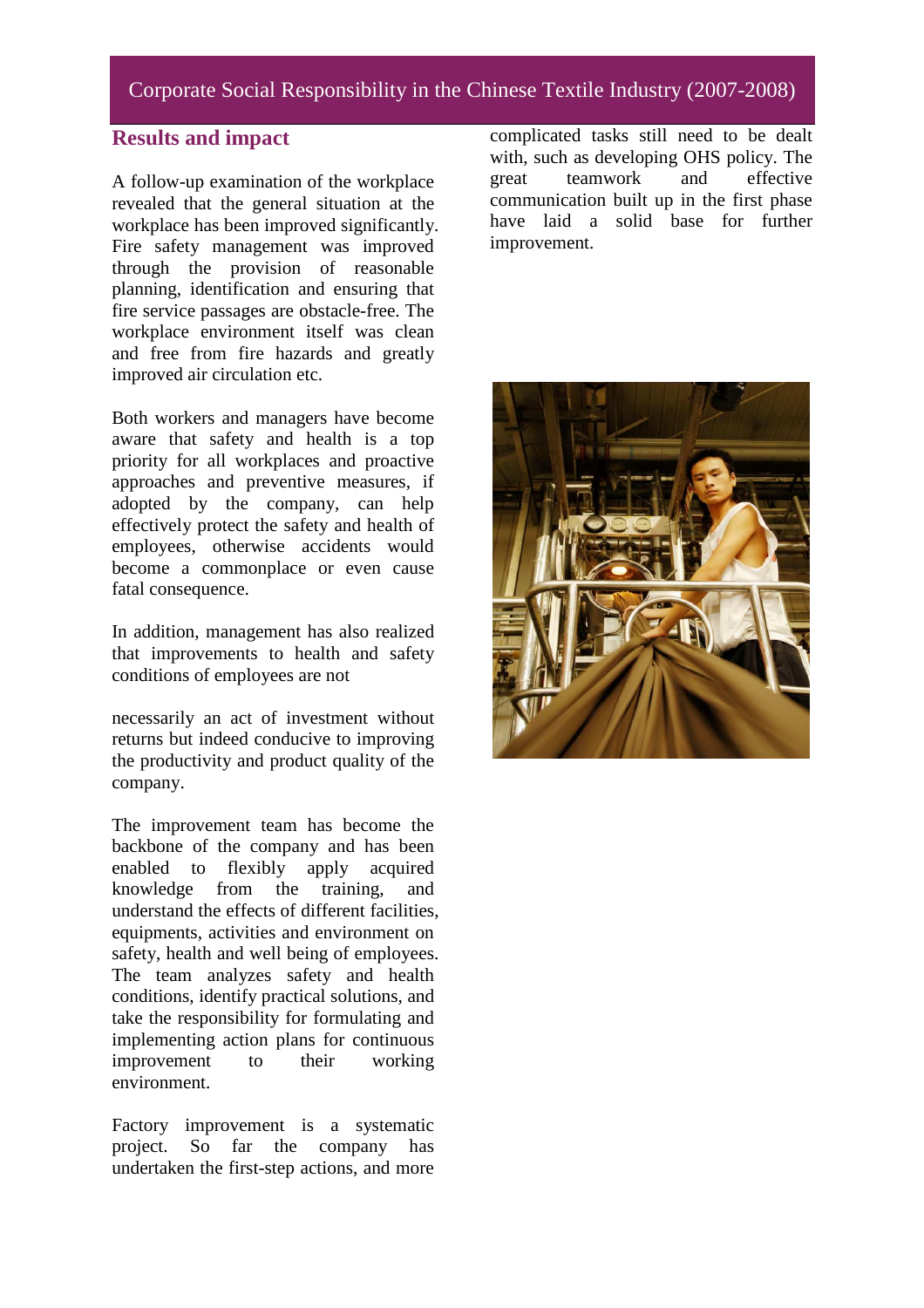## **Environmental management plan in Wujiang Fuhua Weaving Co., Ltd.**

### **Background**

Wujiang Fuhua Weaving Co., Ltd. deals with research, development and production of chemical fiber cloth, printing and dyeing, and treatment of high-end textile fabrics. Fuhua employs over 2,500 people, operates two large weaving centers, and produces over 250 million meters of highend chemical fiber cloths each year. While enlarging business scale, Fuhua is challenged with balancing their substantial output with environmental sustainability.

#### **Initial situation**

The project experts helped Fuhua to see that their managerial organization and environmental planning were lacking in some areas. Inspections and discussions revealed that older equipment like light bulbs, cleaning supplies, leaky valves, exposed steam pipes, and other machines could be replaced and updated to improve energy efficiency. Noise pollution and heat emission were also excessive in their workshops. In addition, the management's understanding of cleaner production was concentrated on simple solutions instead of a holistic approach to action.

There was also a lack of effective support and cooperation from supervisors and managers, as they misinterpreted the concept of cleaner production and took it to mean sufficient cleaning work and implementation of a 5S program, instead of a forward-thinking environmental strategy. Moreover, the company lacked employees with technical expertise in cleaner production/ environmental cleaner production/ environmental management.

## **Recommendations made by consultants**

After the training on cleaner production and environmental management as well as discussions with the company representatives, the following improvement measures were proposed:

- $\Box$  Establishing an environmental management team
- $\Box$  Developing specific objectives of the improvement plans
- $\Box$  Coordinating responsibilities and tasks of relevant departments
- $\Box$  Revising current provisions to ensure better protection of employees

#### **Actions taken by the factory**

An environmental management team consisting of deputy general manager in charge of production, senior management, and relevant functional personnel was established to carry out the above improvement measures. The team was to be responsible for formulating and implementing continuous improvement plans.

Specific objectives of the improvement plans were devised for example, specifying percentage decrease in energy consumption is now required for each hundred meters of cloth produced.

Additionally, information meetings were planned and held regularly between relevant departments to coordinate the responsibilities and tasks of those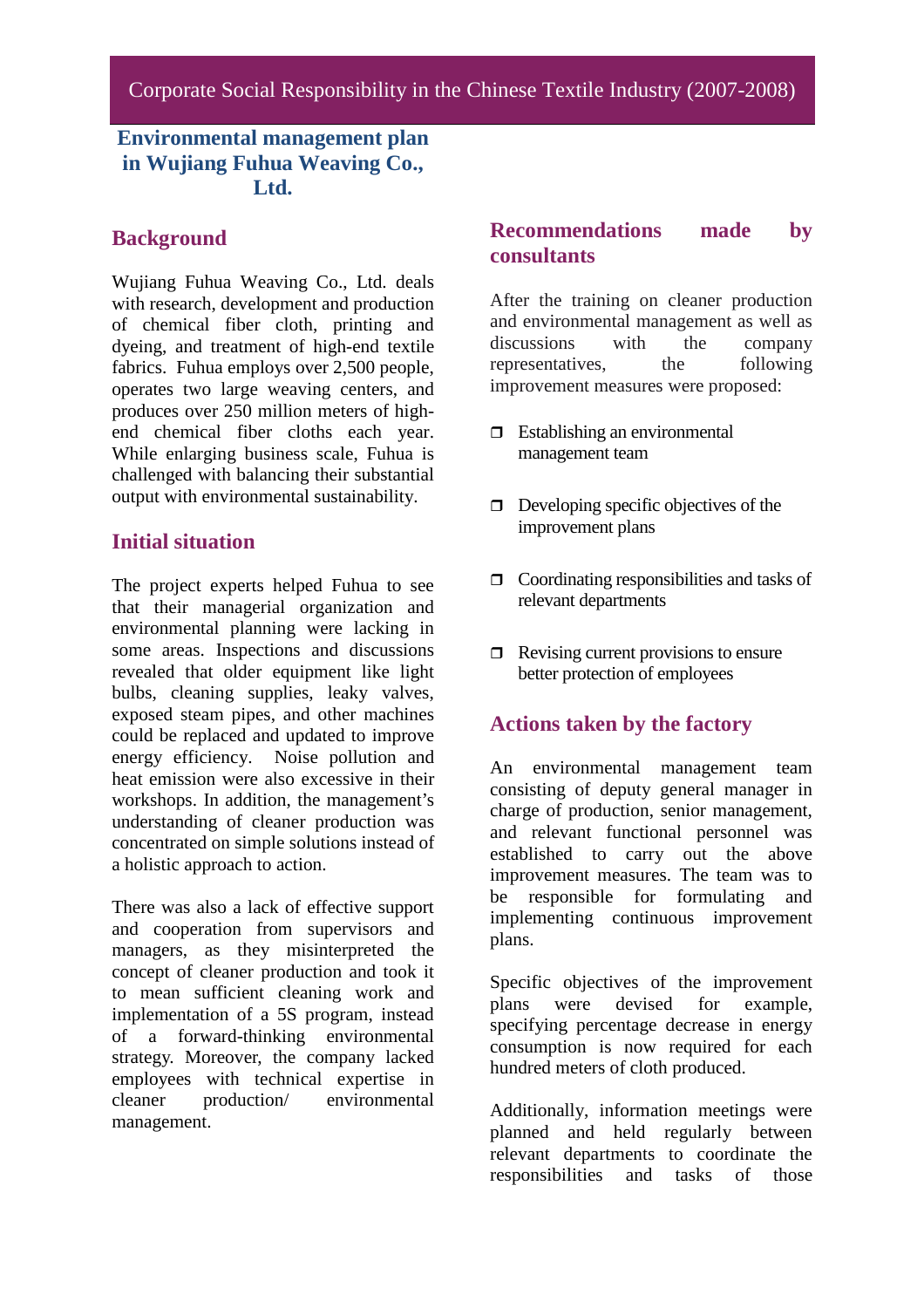departments concerned with achieving specified objectives.

Furthermore, workers were required to wear earplugs at work. Provisions were to be made to ensure every operator entering the workshop wears protective earplugs for the sake of his or her own health and safety.

In terms of energy conservation, all illuminating lamps in the workshop were replaced by energy-saving luminous tubes, steam valves were equipped with thermal shrouds where necessary, and all leaky parts of steam pipes were examined and repaired on a regular basis.

The factory-wide education program was conducted to disseminate the knowledge about environmental management and cleaner production. A written proposal was distributed to all employees to educate them about resource conservation and energy saving for every activity they engage in.

## **Results and impact**

Actions taken in the environmental improvement have brought the company considerable monetary, environmental, and worker efficiency benefits, for example:

- $\Box$  Replacing fluorescent tubes by energysaving fluorescent tubes has led to electricity savings of 59,000 Yuan every year
- $\Box$  Waxing shop floors of workshops has increased production rate by 0.26%
- **Purchasing a special vacuum cleaner and** a floor cleaner have increased cleanliness, and therefore efficiency
- $\Box$  Supplying workers with new earplugs to maintain health and safety.

Thanks to the training and guidance offered by the CSR project for Chinese textile enterprises, Fuhua's management has developed a deeper understanding of environmental management, cleaner production, safety in production and occupational safety and health, thereby paying much more attention to these issues. Many effective solutions and measures have been proposed, some of which either have even been further improved or are in the process of improvement.

Although some medium or high-cost solutions, or relatively complicated projects are pending, plans to implement them have been included in the business strategy of the company because they now know that cleaner production can effectively improve the working conditions for operators, mitigate the effect of production process on employees' health, build a favorable corporate image, boost customer loyalty, and improve business competitiveness.

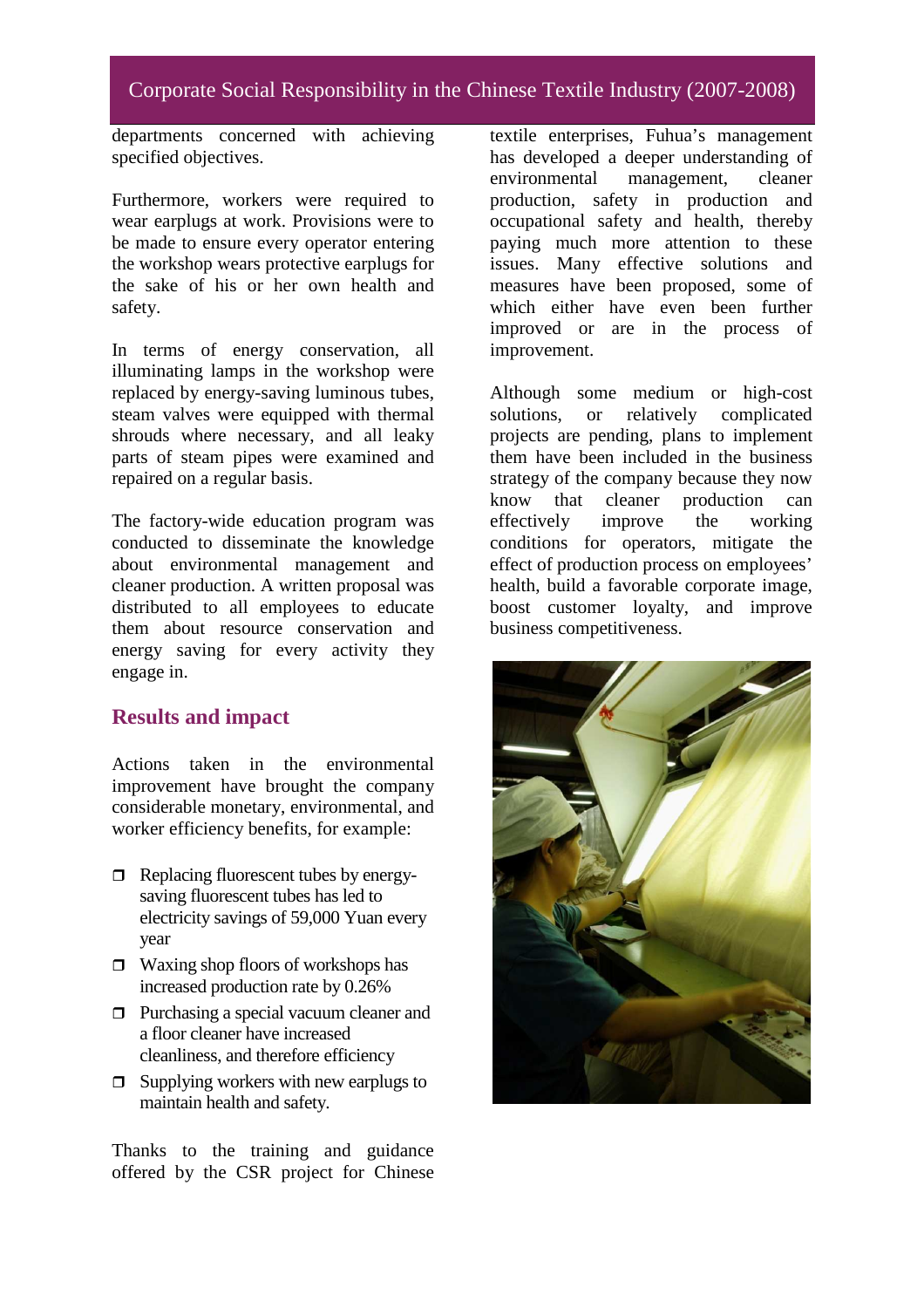## **Environmental performance and productivity improvement in Shenzhen Evershine Apparel Co. Ltd**

#### **Background**

Shenzhen Evershine Apparel Co. Ltd is a specialized fashion business dealing with development, design, manufacturing, marketing and agency service of garments and personal adornments, with about 150 employees at present. As an export processing-oriented garment maker, the company is currently facing daunting challenges of how to reduce production cost and generation of wastes during the production process in order to achieve the objectives of energy saving, reduced material consumption and environmental impact, and improved efficiency.

#### **Initial situation**

The project's environmental management and cleaner production trainers first worked with the employees to conduct a cleaner production assessment of the site. The raw materials used in the production activities at the company were cashmere yarns, which were all outsourced, so there was no raw material dyeing process at the company. Solid emissions from the production processes such as thrums and yarn paper cartridges were simply disposed. The wet processing stage consumed a large amount of water and was primarily responsible for generating wastewater. Moreover, the two other processes of drying and ironing consumed a considerable amount of energy. A tracking and statistical analysis of utility supplies and material use across the company revealed that there was considerable room for improvement to energy and material saving.

## **Recommendations made by consultants**

- $\Box$  Four measures of saving dyestuff and chemicals
- $\Box$  Three power saving measures
- $\Box$  Four energy saving measures
- $\Box$  Six water saving measures
- $\Box$  Seven organizational management improvement measures

#### **Actions taken by the factory**

Evershine's environmental team adhered to a principle of implementing the cleaner production plan by progressing through increasingly difficult tasks. This allowed the team to first fix the simple problems and take advantage of the new efficiency before concentrating on greater challenges. Evershine applied this formula to two areas of the company: the equipment and processes side, and the managerial principles.

The Evershine environmental team first used the process flow diagram to determine which equipment could be improved in order to increase the efficiency of their processes. Using the abovementioned methodology, Evershine first improved commonly used, and therefore well-understood, machinery before they proceeded to fix their more complicated equipment.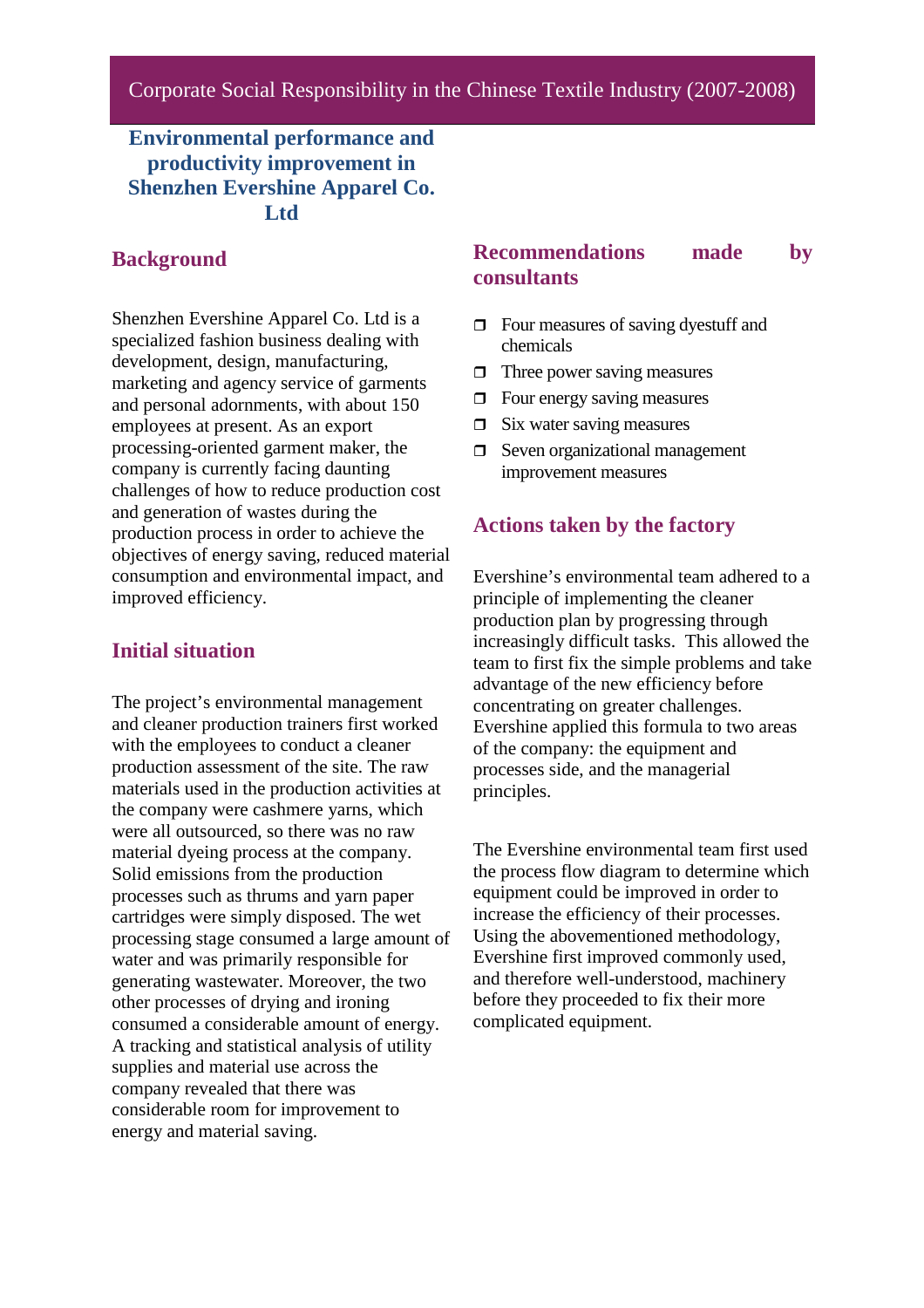## Corporate Social Responsibility in the Chinese Textile Industry (2007-2008)

To improve company organization, the team established a clear plan of how these equipment improvements would be overseen by the management and established a system of delegation in which easy tasks were followed by more time-consuming jobs. Twenty zero-cost or low-cost cleaner production plans were implemented based on the philosophy of starting simple. The following list outlines some of the main cleaner production and environmental management improvement actions that Evershine took:

- $\Box$  Wastes in the workshop were classified and used yarn cartridges were collected and recycled in a centralized manner, thus leading to cost reduction
- $\Box$  The bleaching water container at the sewage treatment center was protected from sunlight, which not only ensures effectiveness of the chemical, but also reduces consumption and indirectly reduces pollutant discharge
- $\Box$  Small-sized washing machines were bought for water washing of small samples
- $\Box$  Old boilers were replaced with new, more efficient boilers
- $\Box$  A drape was attached onto the yarn racks in the workshop to prevent crosscontamination by dust and to reduce material consumption
- $\Box$  Sewing method for marks was improved, which not only simplifies the work process but also reduces damage to cashmere sweaters

#### **Results and impact**

The CSR project's experts taught Evershine the methodology of cleaner production and helped them to create an environmental management plan, which has not only improved its product quality and reduced its production cost, but has also increased energy efficiency and lowered pollutant emission. Factors contributing to success of Evershine include effective management, participation and support of employees, implementation of zero- or low-cost, yet highly effective plans, training, and information sharing.

The policy of cleaner production and environmental management will continue to be implemented, and both Evershine's management and the environmental team will work to sustain a greener approach in the company's processes.

After implementation of many low cost cleaner production plans, the factory leadership found that the product quality improved and utilities were less expensive to maintain. This success can be attributed to employees who embraced the challenges and the cleaner production principle, and also to the management and environmental team for this project, as they were the ones who asked the employees to commit to finding the solution to cleaner production.